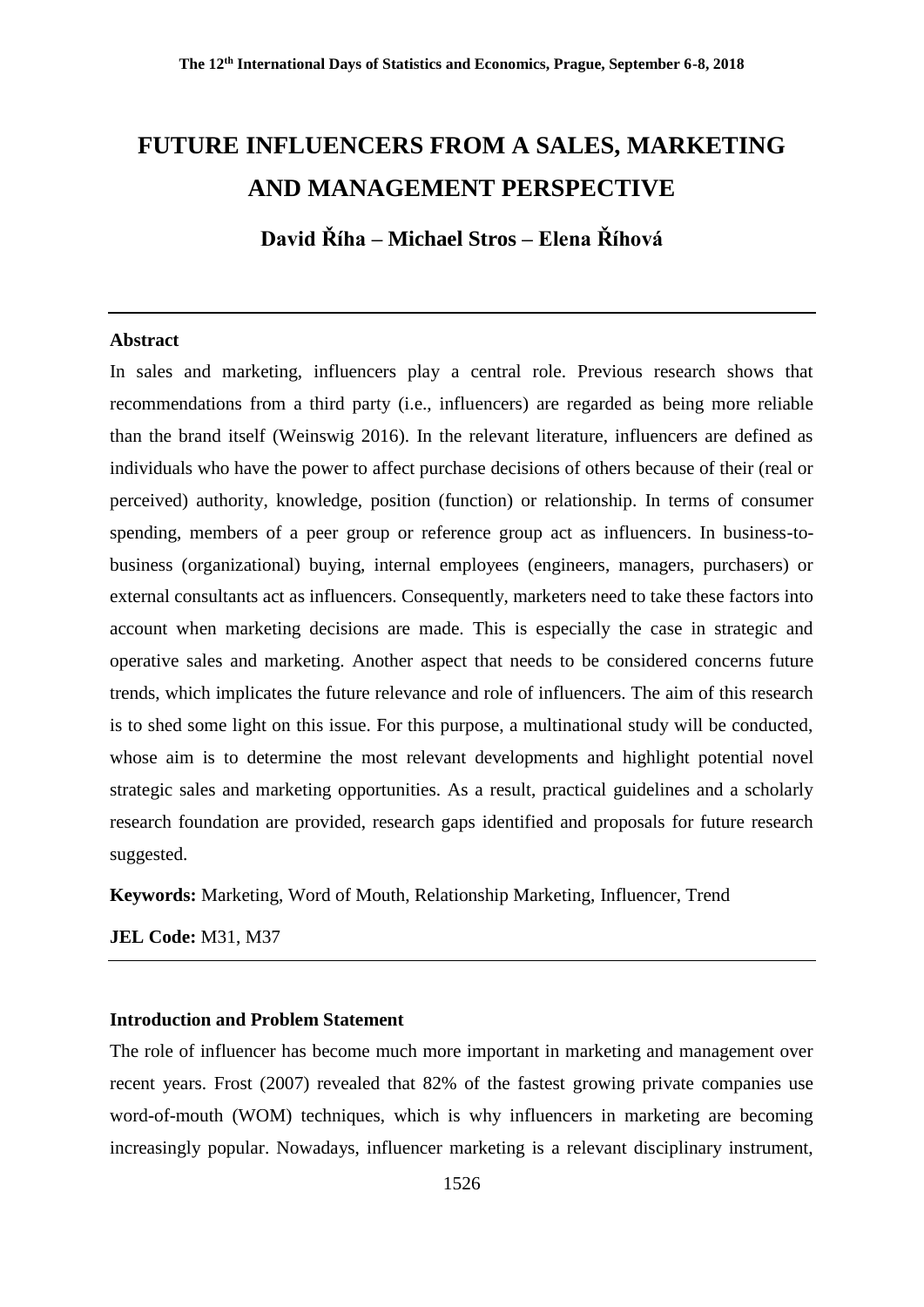especially due to the rise of online marketing and Internet 2.0, which has spawned social media. The resulting sales success has confirmed the power of this marketing method. The burgeoning importance of technology platforms for social interactions has prompted the interest of marketers who want to explore them as new advertising and promotion media opportunities. However, existing social networks' revenue models are based primarily on advertising, although, to date, the use of (mostly) banner-type advertising has produced disappointing results (e.g., *Business Week* 2008). Marketers more and more believe that an efficient approach to using social networks for marketing relies on harnessing WOM, and therefore the involvement of influencers, by analysing the network of members' connections (Kantona et al. 2011). In marketing-led enterprises, the "uncertainty problem results in the risk that resources will be wasted on inefficient marketing. Word-of-mouth marketing that employs influencers is a new and effective marketing method. It can reduce resources and marketing costs and create more business opportunities" (Ming Li et al. 2011, p. 5145).

As a result, according to Ming Li et al. (2011, p. 5144), the question arises as to how "the influential seeds with the strongest virulence can be] chosen". The aim of this research is to determine the key factors that contribute to successful marketing influence and help to identify potential marketing influencers. Meanwhile, the research objective is to recognize future trends in marketing sales and management as understood by future influencers. This research will mainly focus on the following questions:

- What is the role of the influencer now and in future?
- Who shapes the values and preferences of future influencers?
- Are values and preferences of future influencers compatible with the latest developments and innovations in marketing and management?
- What are the buying habits and preferences of future influencers? Are they related to the latest developments and innovations in marketing and management?
- What are the job and management priorities of future influencers?

As the aim of this research is to identify the factors surrounding the creation of an influencer, the following questions are also asked:

How can an influencer be identified and what are the relevant factors in this regard?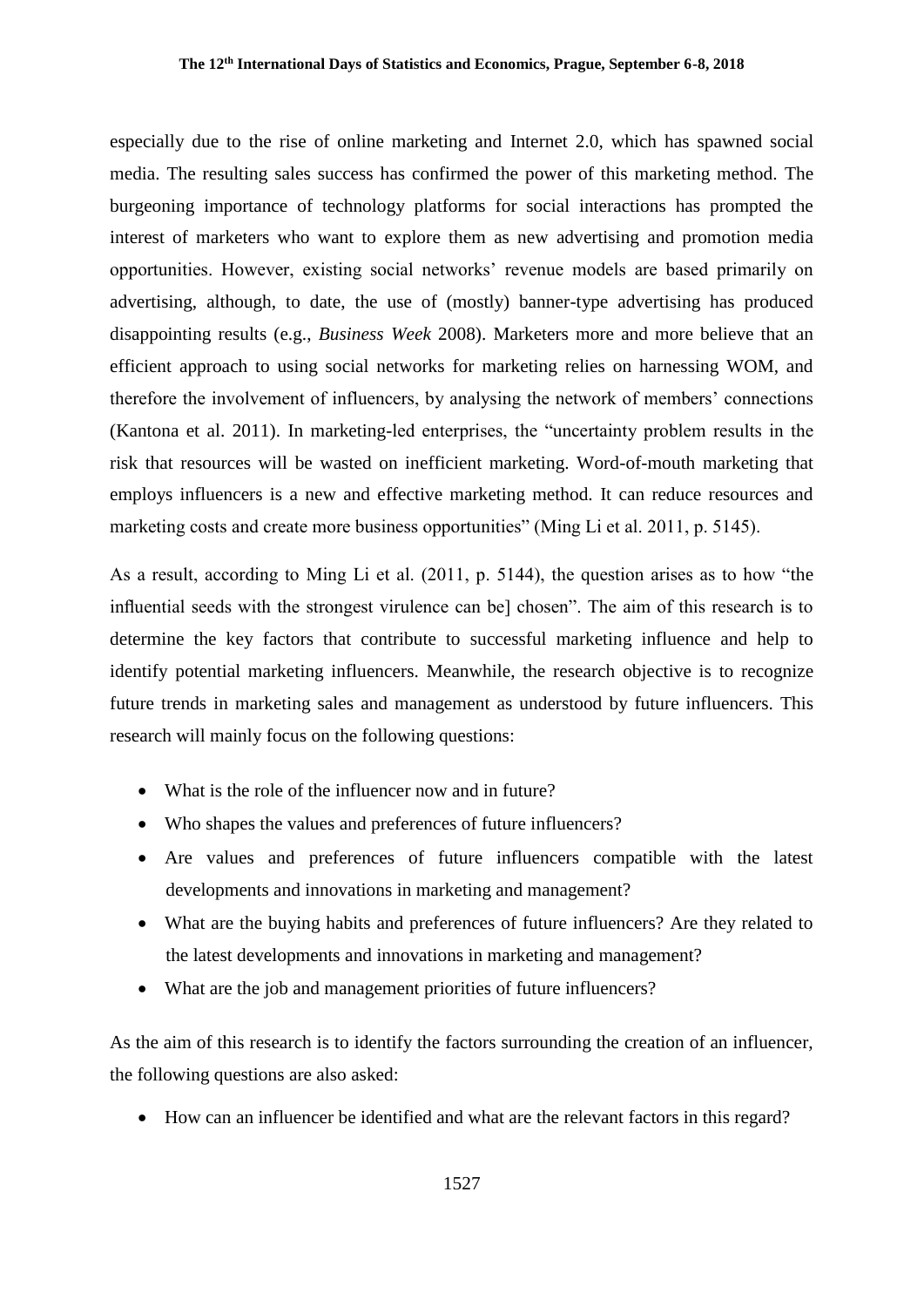• Furthermore, how is an influencer created and can a change in the pertinent factors and their relevance be expected?

#### **1 Theoretical Background**

As stated by Huang (2015, p. 1319), "relationship marketing has been increasingly studied in marketing academia and has received intense interest in marketing practice. Relationship marketing has been defined as all marketing activities directed towards establishing, developing, and maintaining successful relational exchanges." In addition, "in the past decade, the existing literature has established the theory in relationship marketing and posited that relationship marketing investments enhance customer trust, commitment, relationship satisfaction, and in turn these relational mediators influence the seller's performance outcomes". Furthermore, Boyle et al. (1992, p. 473) reveal a potential negative association between a buyer-seller relationship and the influence strategies of threats, legalistic pleas and requests. Furthermore, these researchers also show that the "frequency of recommendations, promises, and information exchange is associated positively with a global measure of the buyer-seller relationship and the frequency of the supplier communications" (Boyle et al. 1992, p. 473).

According to Haryani and Motwani (2015, p. 50), word-of-mouth communication (WOM) is a primary information channel that influences consumer decision-making. Furthermore, accompanied by the prevalence of the online marketplace, eWOM (WOM over the Internet) is rapidly flourishing. Haryani and Motwani (2015, p. 50) also indicate that "77% of online consumers check online reviews and the ratings of products before deciding to make a purchase, and 92% of consumers reported that online reviews are extremely helpful". As emphasized by Ming Li et al. (2011, p. 5143), "word-of-mouth marketing is increasingly being recognized as a crucial strategy in social influence and marketing domains". A broad set of potential customers can be significantly attracted by social interactions, in which influencers participate. The effectiveness of promotional actions can be improved by an actively supported distribution of positive messages via WOM, especially by employing influencers. As stated by Lilien et al. (1981, p. 494), the "impact of company marketing is significantly enhanced by the effect that occurs when costumers first using the product find it satisfactory and recommend it to their colleagues". Meanwhile, Haryani and Motwani (2015,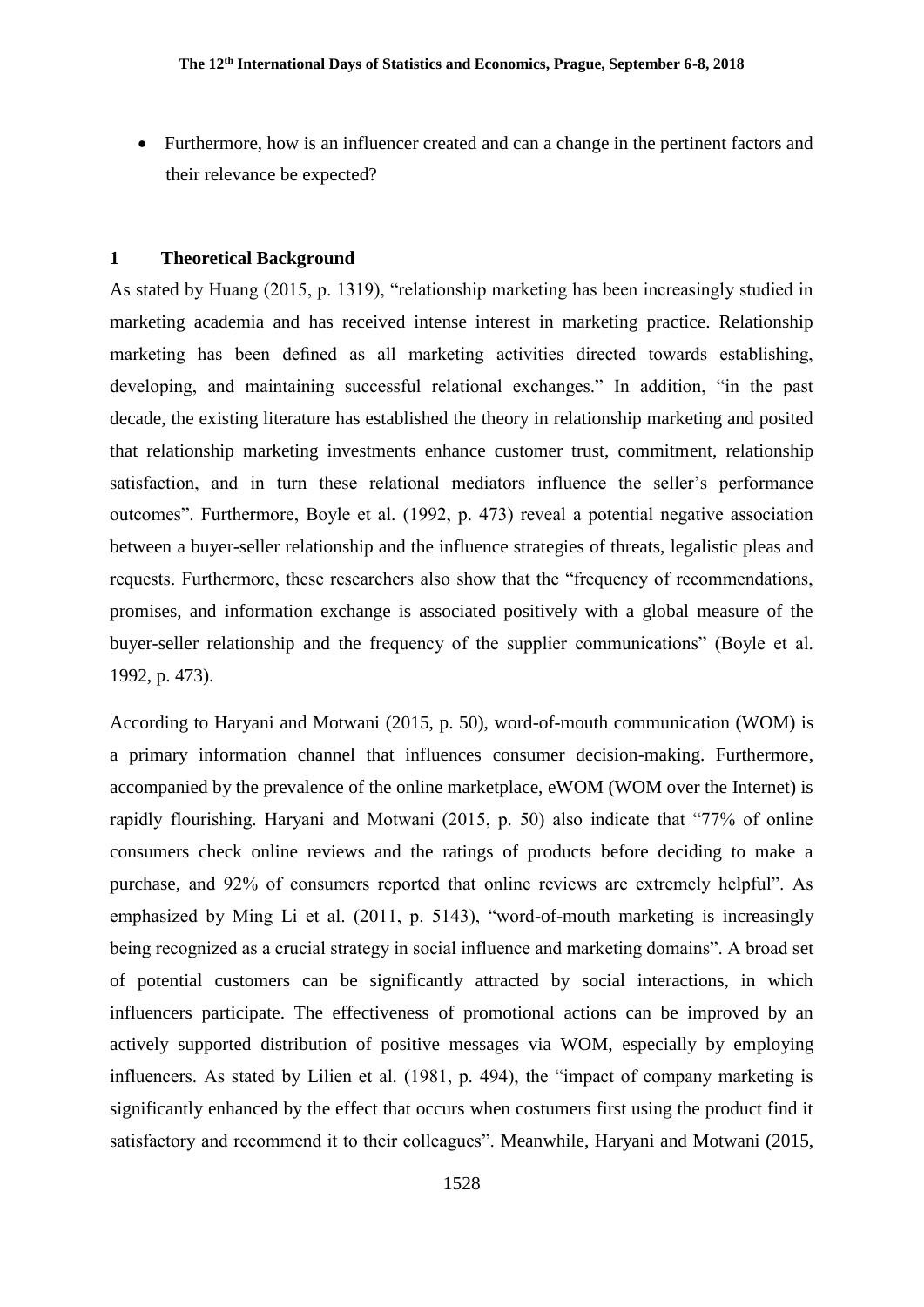p. 50) suggest that "word-of-mouth marketing utilises the recommendations by friends and has a snowball effect". WOM marketing that uses influencers is more powerful than other advertising channels because it conveys an implied endorsement from a known person. Furthermore, regarding a new product introduction, it has been highlighted by Jaakkola and Renko (2007, p. 342) that "marketers of new products should also not underestimate the importance of gaining publicity and positive word-of-mouth consumers. New product acceptability in the market may be strongly influenced by lay consumers and may overrule performance advantages." However, for Cooley (2009, p. 46), "consumers no longer depend on subjective sources such as word-of-mouth, but also look at objective internet sources". Consequently, it is evident that the level of influence is influenced by WOM and information sources. Ming Li et al. (2011, p. 5144) propose that the marketing influence process can be divided into three main categories: network-based, content-based and activeness-based values.

This process of WOM communication corresponds to Petty and Cacioppo's (1986) elaboration likelihood model of persuasion (ELM). The ELM proposes that attitudes might be formed and changed by logical reasoning and superficial judgements. This model contains two components, the central and peripherical route. According to Petty and Cacioppo's (1986), the persuasion via the central route results from a careful and thoughtful consideration of the presented information, leading to an enduring change of attitude (Petty and Cacioppo, 1989). Furthermore, under the peripheral route, the persuasion can result from an association with positive or negative stimulated cues and can be unrelated to their logical quality. According to Miller (2005, p. 129), the main factors include the credibility and/or attractiveness of the message source.

Naumov and Tao (2017, p. 49) describe how diffusion in social networks can be affected by influencers. The effect of "diffusion happens when a product or a social norm is initially adopted by a small group of agents who later influence their peers to adopt the same product. The peers influence their peers, and so on. There are two most commonly used models of diffusion: the cascading model and the threshold model." Iyengar et al. (2008) differentiate between two types of influencer: self-reported and sociometric (when a person is nominated by others). Kantona et al. (2011, p. 425) show, in their study, that an individual who is connected to many adopters has a greater adoption probability, as well as find that "younger people and female network members have a greater influence in social networks" (2011, p.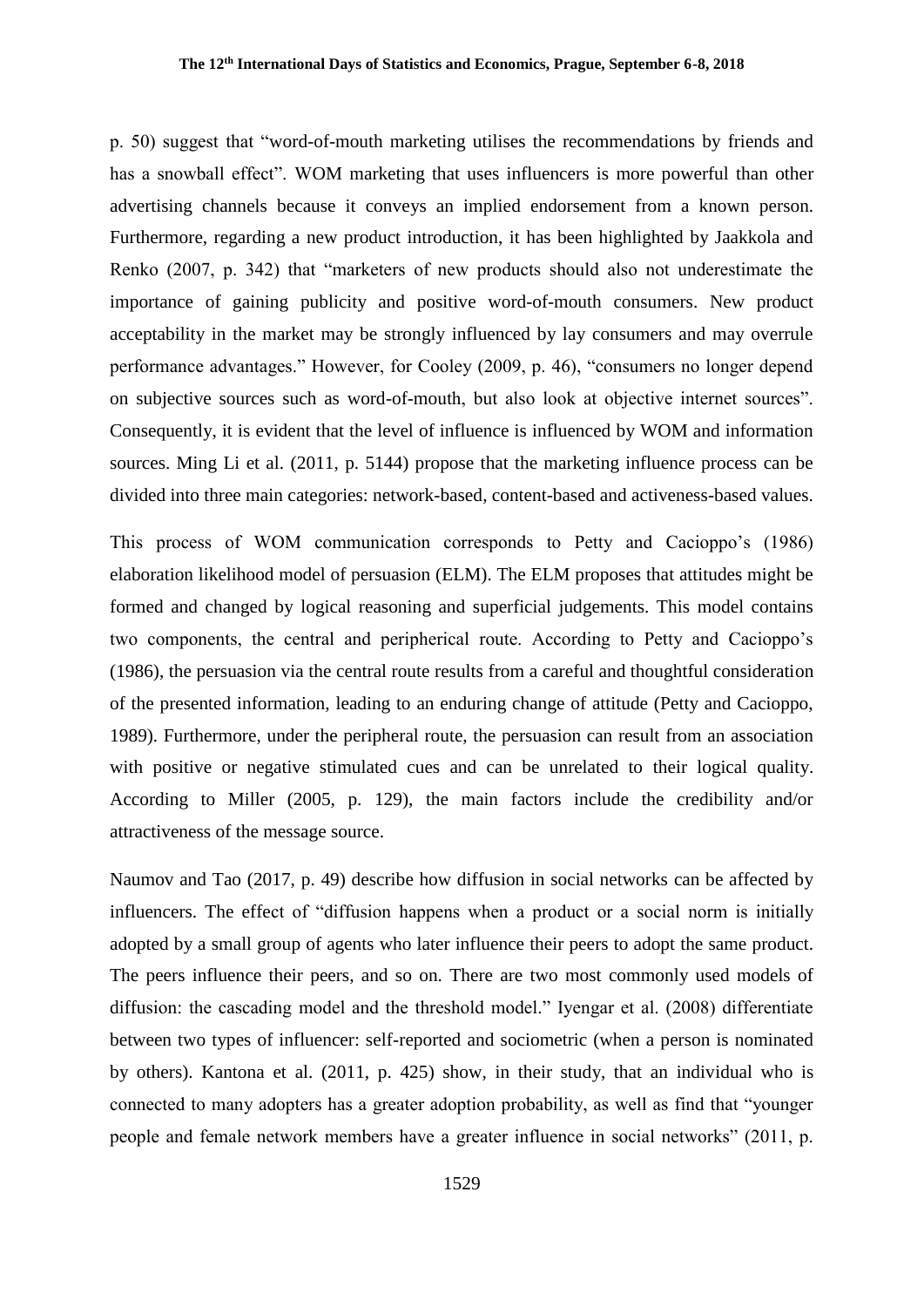442). Furthermore, they also highlight a "greater influencer effect for similar individuals and a significantly greater influence of females among younger individuals" (2011, p. 442). These findings are somewhat surprising because many researchers in sociology have acknowledged that men have greater social power (Depret et al. 1993). Furthermore, Kantona et al. (2011, p. 443) find that "influencers' position in the entire network and some demographic variables are good predictors of adoption". As a result, Kantona et al. (2011, p. 443) argue that "influencer's demographics and global network position can predict their influential power within the market", as well as confirm that the "average influential power of influencers decreases with an increase in the total number of their contacts" (2011, p. 443).

Ines Haefliger (2018) conducted interviews with professional influencers regarding their activities. The influencers stated that they see themselves as social media stars. As a result, they are idols to their followers who in turn imitate them; consequently they can be viewed as trendsetters. The influencers also mentioned that their intention is to motivate and inspire in order to influence. Some have more than 100,000 followers and typically receive 10 Swiss francs per 1,000 followers from the companies whose products the influencers promote. A communication strategy involving influencers in this way enables the companies to personalize marketing messages on social media.

Based on these findings, Weinswig (2016) suggests a conceptual construct of the relevant factors crucial for influencers' market impact: namely, authority, knowledge, position (function) or relationship, as shown in Figure 1. However, their relevance is not known and additional factors could be added.



Figure 1. Suggested research framework (source: authors)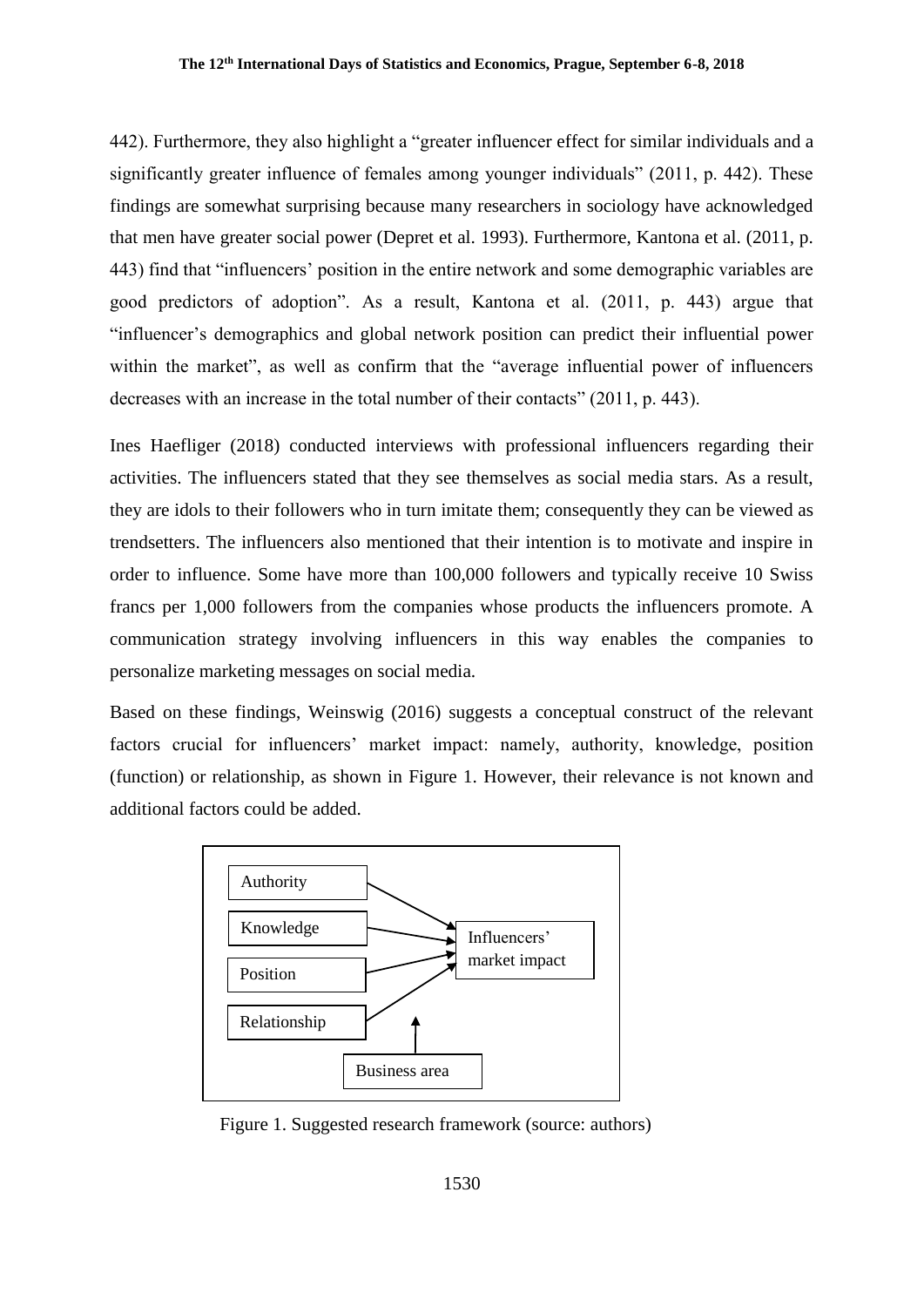## **2 Methodological Approach**

The research is intended to combine qualitative and quantitative approaches. The present study will use this conceptual model as a starting point. Its research design is exploratory in nature. The data will by collected by a market research company, as part of a multinational study being conducted by the participating academic institutions, using a questionnaire in order to obtain primary data on the necessary information. In order to gather the required data, a survey will be conducted using a computer-assisted web interview (CAWI) approach (see Table 1).

| <b>Types</b> | Longitudinal, international CAWIs  |
|--------------|------------------------------------|
| Method       | <b>CAWIs</b>                       |
| Frequency    | Twice pear year                    |
| Target group | <b>Future influencers</b>          |
| Sample       | Business school students (BA, MA), |
|              | 18 to 26 years old                 |
| Sample size  | 250 students per term              |
|              | 500 per participating institution  |

Table 1. Survey characteristics (source: authors)

As a first step, a self-structured questionnaire will be designed. In the first section of this questionnaire, a brief introduction to the research and survey will be made. Furthermore, a confidentiality statement and the approximation of the expected participation time will be provided. This questionnaire will be pretested within the institution. In the second section of the survey, the participants will be asked to rank the given statements on a semantic scale (1- 7, not efficient to highly efficient, or no answer). The questionnaire will be divided into two sections: seller (influencer as marketing manager) and buyer (influencer as opinion leader) perspectives. Finally, the opportunity will be given to add comments, as well as an email address.

#### **3 Conclusion**

The results will involve theoretical as well as practical implications. As a theoretical approach, a model and measurement scales will be provided. These findings will have important consequences for firms that want to better understand how customers adopt a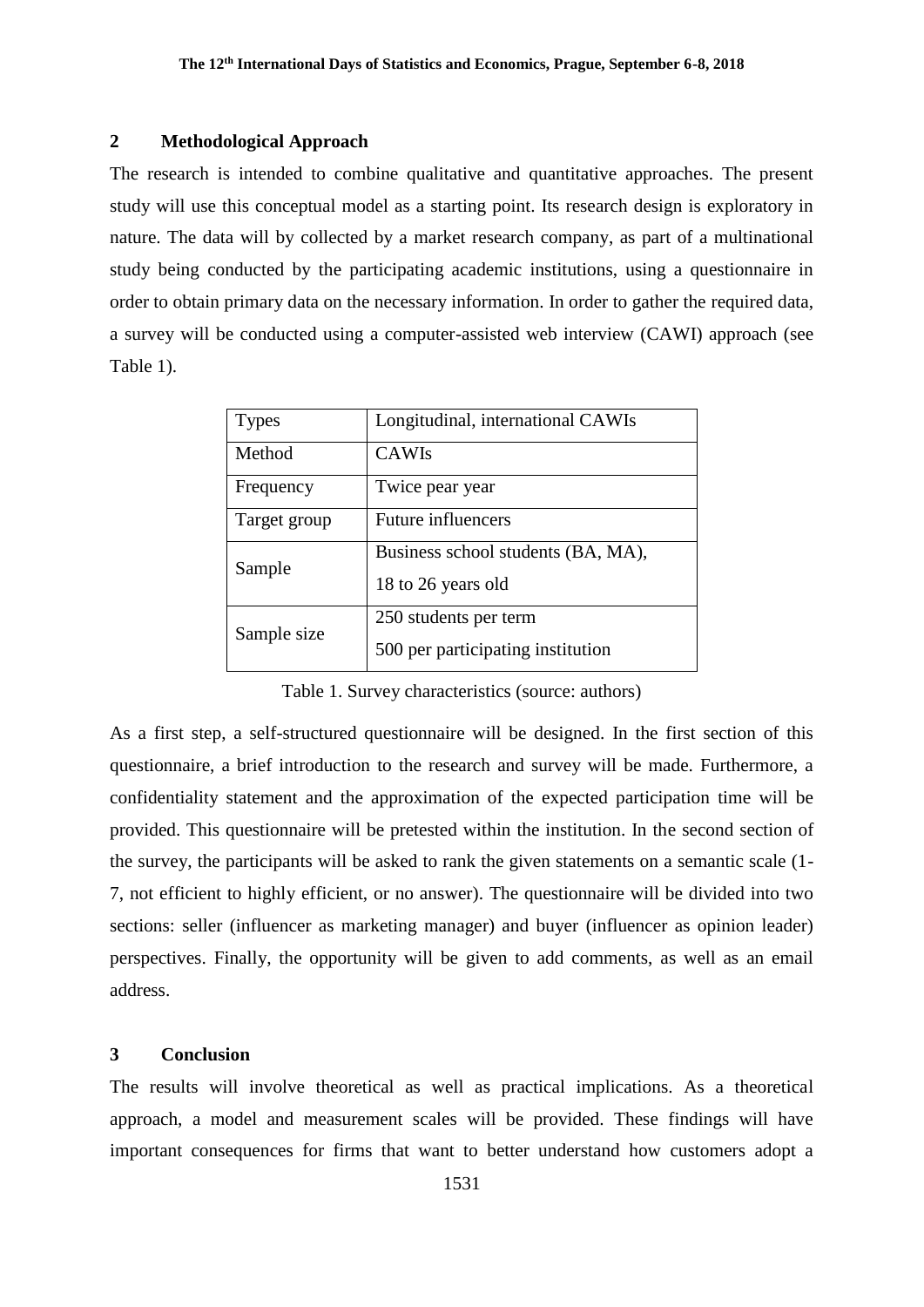## **The 12th International Days of Statistics and Economics, Prague, September 6-8, 2018**

product or service. The proposed approach of this research should support marketers/advertisers in promoting their products/services with less effort and cost. This study will also provide a set of factors that could increase the influential power of influencers and improve the effectiveness of marketing activities.

In common with every study that involves human feedback, there will be space for bias. Study participants could provide false information due to the belief that it may reflect their personality. However, an increase in sample size, as well as including respondents from varied demographics, will reduce this limitation.

There are still a number of avenues for future research. First, this research focuses mainly on the discovery of factors and the future development of powerful influencers. However, influencers' strength is based on general content and network characteristics, which are domain-independent. However, it would be interesting to further compare the effectiveness of WOM marketing with respect to different application domains. Finally, effective and efficient diffusion strategies of influencers could also be developed.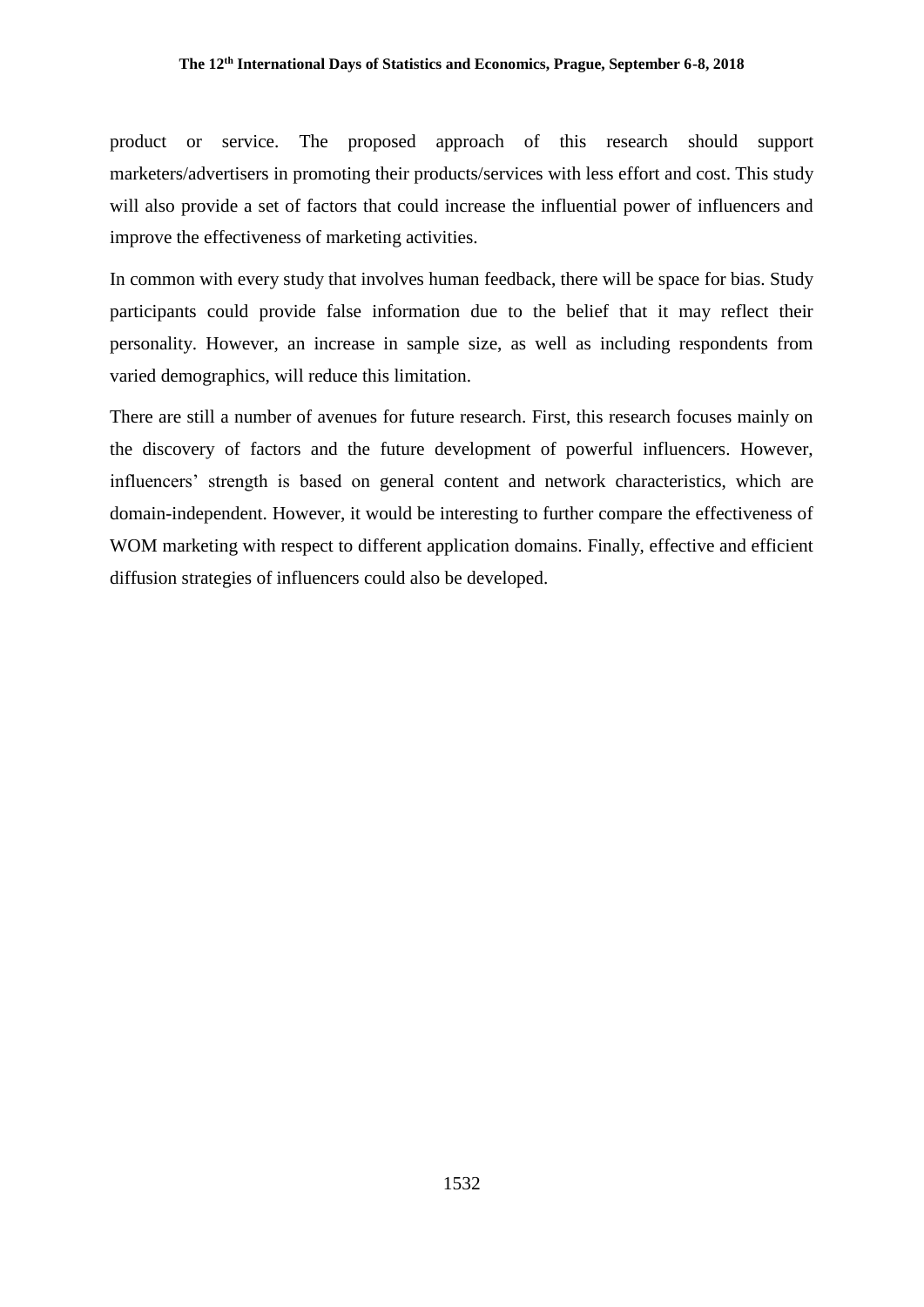#### **References**

Boyle, Brett F., Robert Dwyer, Robert A. Robicheaux and James T. Simpson (1992) Influence Strategies in Marketing Channels: Measures and Use in Different Relationship Structures, *Journal of Marketing Research*, XXIX, November, 462-473.

*Business Week* (2008) Google: Harnessing the Power of Cliques, 6 October, 50.

Cooley, Delonia O. (2009) How Did You Find Your Physician? *International Journal of Pharmaceutical and Healthcare Marketing*, 3, 46-58.

Depret, Eric, Susan T. Fiske and Shelley E. Taylor (1993) Social Cognition and Power: Some Cognitive Consequences of Social Structure as a Source of Control Deprivation, in *Control Motivation and Social Cognition*, Gifford Weary, Faith Gleicher and Kerry Marsh, eds. New York: Springer-Verlag, 176-202.

Frost, D. (2007) Viral Campaign Spreading [online], SFGate. Available from: <http://www.sfgate.com/cgi.bin/article.cgi?file1/4/c/a/2007/06/09BUG9VQC1DT> (accessed 24 March 2018).

Haefliger, Ines (2018) Influencer – Ein Traumberuf? *Tango, Das Magazin für Schule und Beruf*, 1, 14-17.

Haryani, Sharda, and Bharti Motwani (2015) Discriminant Model for Online Viral Marketing Influencing Consumers Behavioural Intention, *Pacific Science Review, Humanities and Social Sciences*, 1, 49-56.

Huang, Min-Hsin (2015) The Influence of Relationship Marketing Investments on Customer Gratitude in Retailing, *Journal of Business Research*, 68, 1318-1323.

Iyengar, Raghuram, Christoph Van den Bulte and Thomas W. Valente (2008) Opinion Leadership and Social Contagion in New Product Diffusion (working paper), Wharton School, University of Pennsylvania.

Jaakkola, Elina, and Maija Renko (2007) Critical Innovation Characteristics Influencing the Acceptability of a New Pharmaceutical Product Format, *Journal of Marketing Management*, 23, 327-346.

Katona, Zsolt, Peter Palzubcsek and Miklos Sarvary (2011) Network Effects and Personal Influences: The Diffusion of an Online Social Network, *Journal of Marketing Research*, XLVIII, June, 425-443.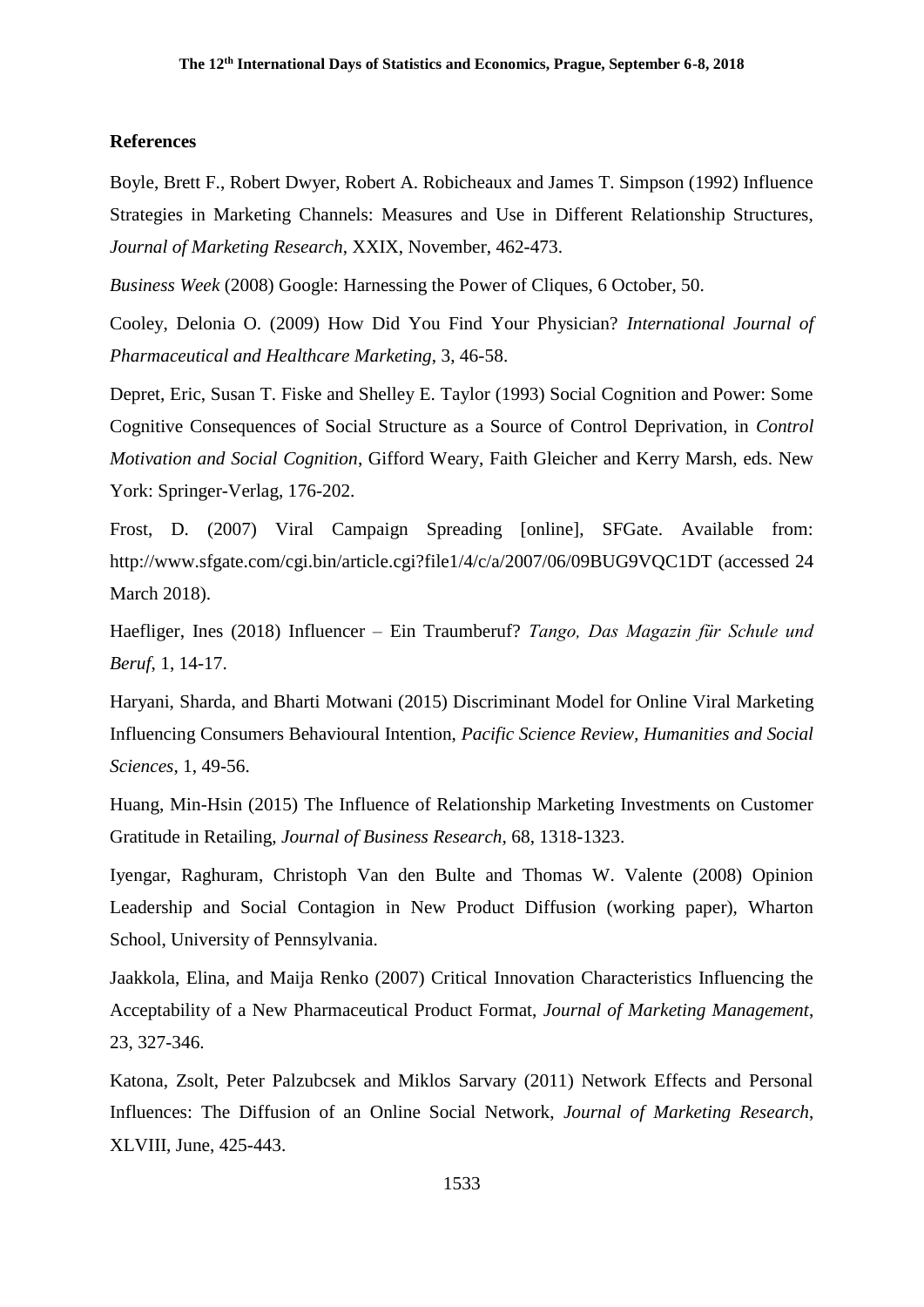Li, Yung-Ming, Cheng-Yang Lai and Ching-Wen Chen (2011) Discovering Influencers for Marketing in the Blogosphere, *Information Sciences*, 181, 5143-5157.

Lilien, Gary L., Ambar G. Rao and Shlomo Kalish (1981) Bayesian Estimation and Control of Detailing Effort in a Repeat Purchase Diffusion Environment, *Marketing Science*, 36, 5, May, 568-585.

Miller, Katherine (2005) Theories of message processing, Chapter 8, Communication theories: perspectives, processes and contexts, *McGraw-Hill.*

Naumov, Pavel, and Jia Tao (2017) Marketing Impact on Diffusion in Social Networks, *Journal of Applied Logic*, 20, 49-74.

Petty, Richard E; Cacioppo, John T. (1984) Source factors and the elaboration likelihood model of persuasion, *Advances in Consumer Research,* 11, 668.

Petty, Richard E; Cacioppo, John T. (1986) The elaboration likelihood model of persuasion, *Advances in Experimental Social Psychology,* 19, 2, 123-205.

*The Economist* (2007) Social Graph-iti, 20 October, 77.

Weinswig, Deborah (2016) Influencers Are the New Brands, *Forbes Magazine*, 5 October.